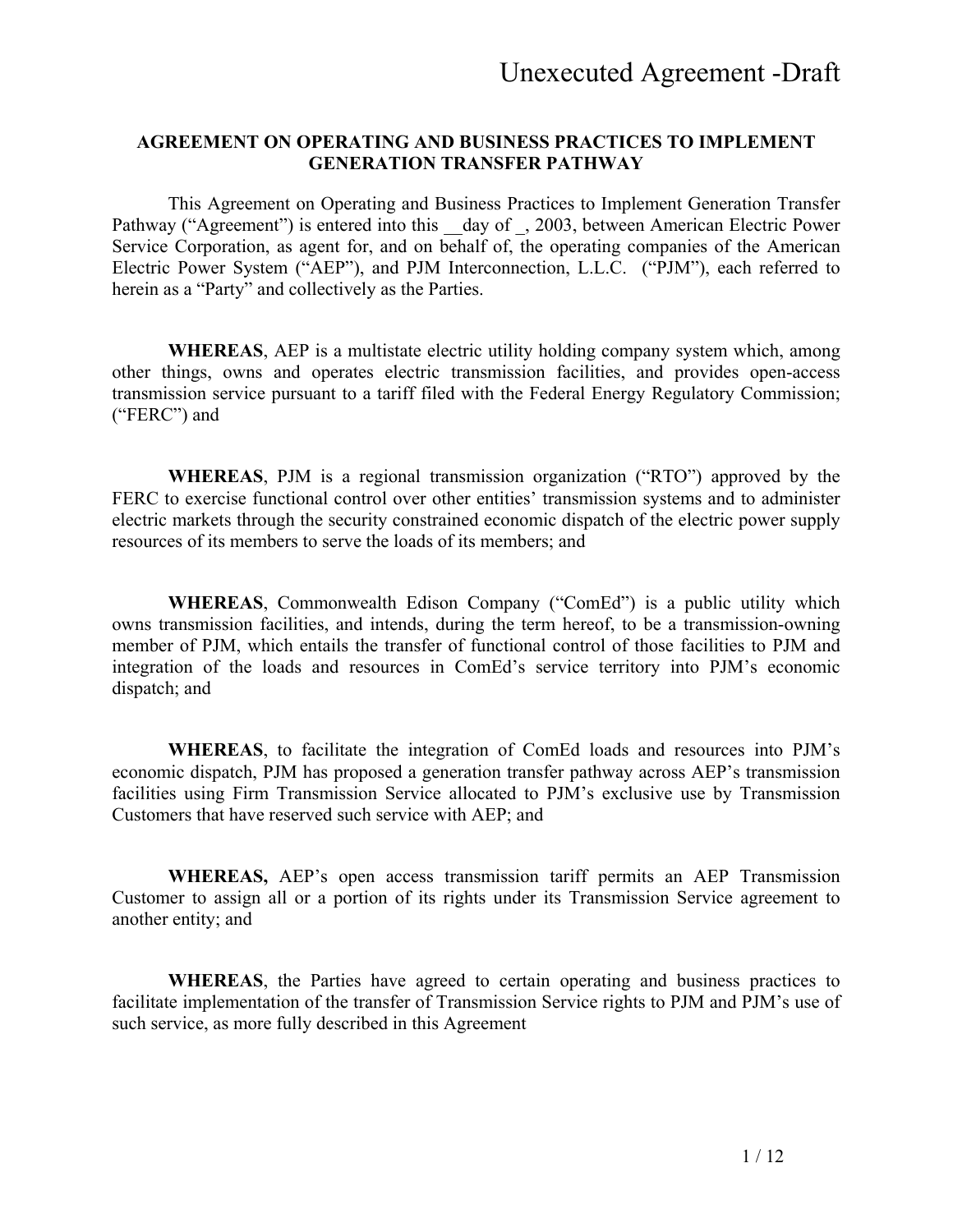**NOW, THEREFORE**, in consideration of the mutual promises herein and other good and valuable consideration, the Parties agree as follows:

#### **ARTICLE ONE – DEFINITIONS**

- 1.1 AEPSC American Electric Power Service Corporation, as agent for the AEP Operating Companies.
- 1.2 AEP Control Area The Control Area operated by AEP in ECAR.
- 1.3 AEP Loss Rate The rate at which real power losses are charged to Transmission Customers under the AEP OATT. The current rate is 3.3%.
- 1.4 AEP's OATT -- AEP's open access transmission tariff, Operating Companies of the American Electric Power System FERC Electric Tariff, Third Revised Volume No. 6, as it currently exists or is hereafter amended.
- 1.5 AEP Operating Companies Appalachian Power Company, Columbus Southern Power Company, Indiana Michigan Power Company, Kentucky Power Company, Kingsport Power Company, Ohio Power Company, Public Service Company of Oklahoma, Southwestern Electric Power Company, Texas Central Company, Texas North Company, and Wheeling Power Company.
- 1.6 ComEd as defined in the Recitals. The registered NERC e-tag acronym for ComEd is CE.
- 1.7 ComEd Control AreaThe Control Area presently operated by ComEd, and to be operated by PJM, as Northern Illinois Control Area, following the integration of ComEd's loads and resources into PJM's economic dispatch, located to the west of the AEP Control Area.
- 1.8 Confirmed Reservation A confirmed transmission service reservation under AEP's OATT.
- 1.9 Control Area An electric power system or combination of electric power systems to which a common automatic generation control scheme is applied
- 1.10 Dynamic Scheduling A form of scheduling in increments of less than one hour. For purposes of this Agreement, unless the context otherwise requires, Dynamic Scheduling shall refer to the dynamic scheduling of transmission transactions on the AEP System through the monitoring of a real time value to modify the scheduled interchange..
- 1.11 ECAR The East Central Area Reliability Council, or successor.
- 1.12 EMS Energy Management System.
- 1.13 E-tags-- Electronic tags used to identify transactions.
- 1.14 FERC as defined in the Recitals.
- 1.15 Firm Service Firm Transmission Service under AEP's OATT.
- 1.16 HE Hour Ending.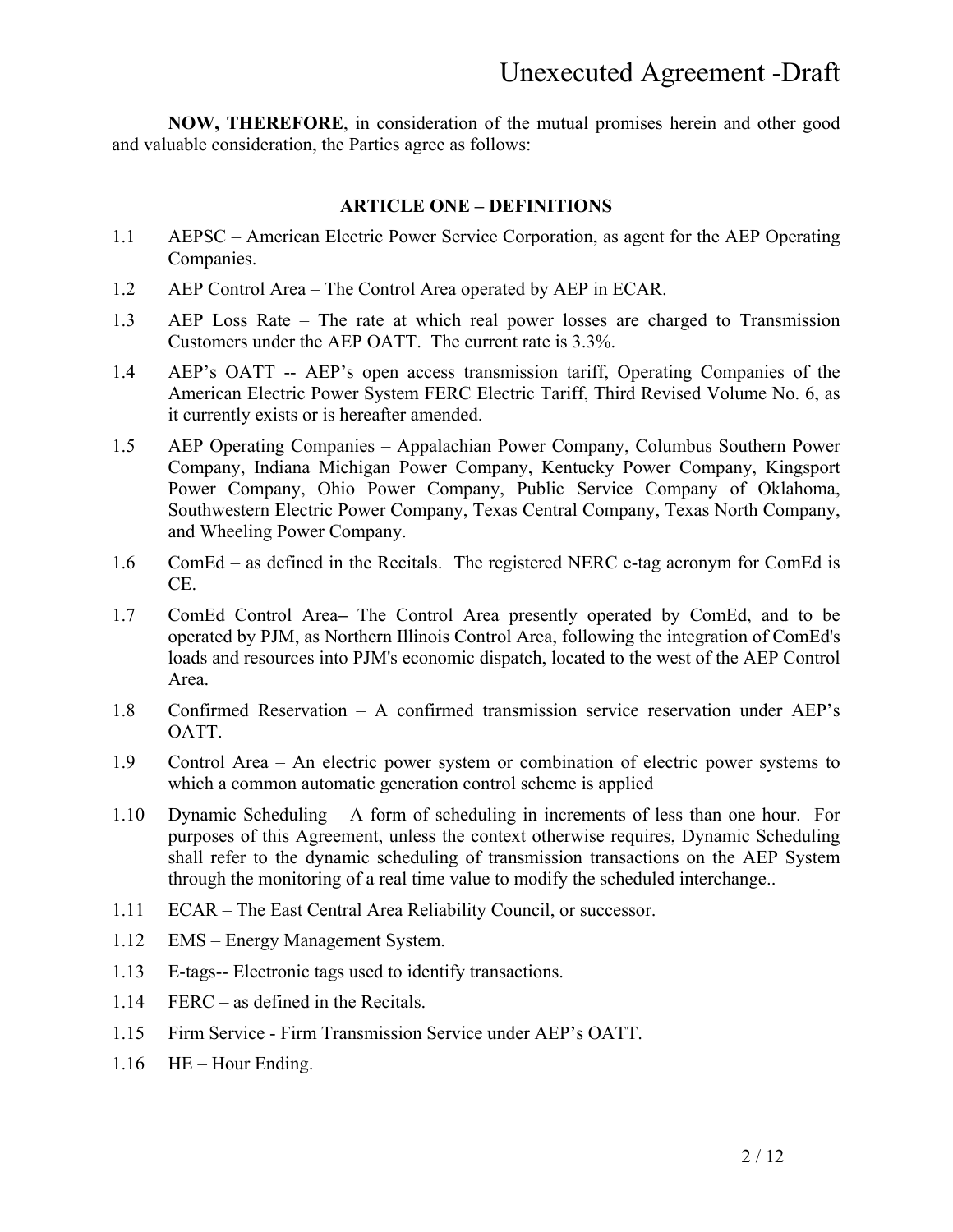- 1.17 Good Utility Practice Any of the practices, methods and acts engaged in or approved by a significant portion of the electric utility industry during the relevant time period, or any of the practices, methods and acts which, in the exercise of reasonable judgment in light of the facts known at the time the decision was made, could have been expected to accomplish the desired result at a reasonable cost consistent with good business practices, reliability, safety and expedition. Good Utility Practice is not intended to be limited to the optimum practice, method or act to the exclusion of all others, but rather to be acceptable practices, methods, or acts generally accepted in the region.
- 1.18 MAIN The Mid-American Interconnected Network, or its successor.
- 1.19 NERC -- The North American Electric Reliability Council, or successor..
- 1.20 Non-Firm Service Non-Firm Transmission Service Under AEP's OATT
- 1.21 OASIS -- An Open Access Same-Time Information System as defined in FERC's regulations at 18 C.F.R. Part 37. Currently, PJM, AEP and ComEd each operate an OASIS.
- 1.22 Pathway A Firm Service Reservation or a combination of Firm Service Reservations held by Transmission Customers on AEP's transmission system and used, under the procedures specified in this Agreement, to allow ComEd's electric facilities to be included in PJM's centralized economic dispatch. Reservations used for the pathway must have a POR / POD combination of CE-PJM or PJM-CE. The source and sink reserved on the pathway must be within the PJM footprint.
- 1.23 PJM OATT PJM's open access transmission tariff, PJM Interconnection L.L.C., FERC Electric Tariff Sixth Revised Volume No. 1. As it exists or is hereafter amended.
- 1.24 POD Point of Delivery, as defined in AEP's OATT.
- 1.25 Reliability Coordinator An entity responsible, among other things, for implementation of TLRs.
- 1.26 POR Point of Receipt, as defined in AEP's OATT.
- 1.27 Reservation A transmission service reservation under AEP's OATT.
- 1.28 RTO as defined in the Recitals.
- 1.29 Scheduling The practice of arranging interchange transactions as used in the electric utility industry and governed by various standards, practices and protocols of reliability councils and other entities, including, but not limited to, the Policies and Appendices in NERC's Operating Manual.
- 1.30 Scheduling Agent An entity which has been designated by a Transmission Customer as agent for the purposes of scheduling interchange transactions
- 1.31 Transmission Customer A Transmission Customer as defined in AEP's OATT who has purchased transmission Service under AEP's OATT
- 1.32 TLR Transmission Loading Relief, pursuant to the procedures specified in Appendix 9C1 to NERC's Operating Manual.
- 1.33 UDS Unit Dispatch System operated by PJM.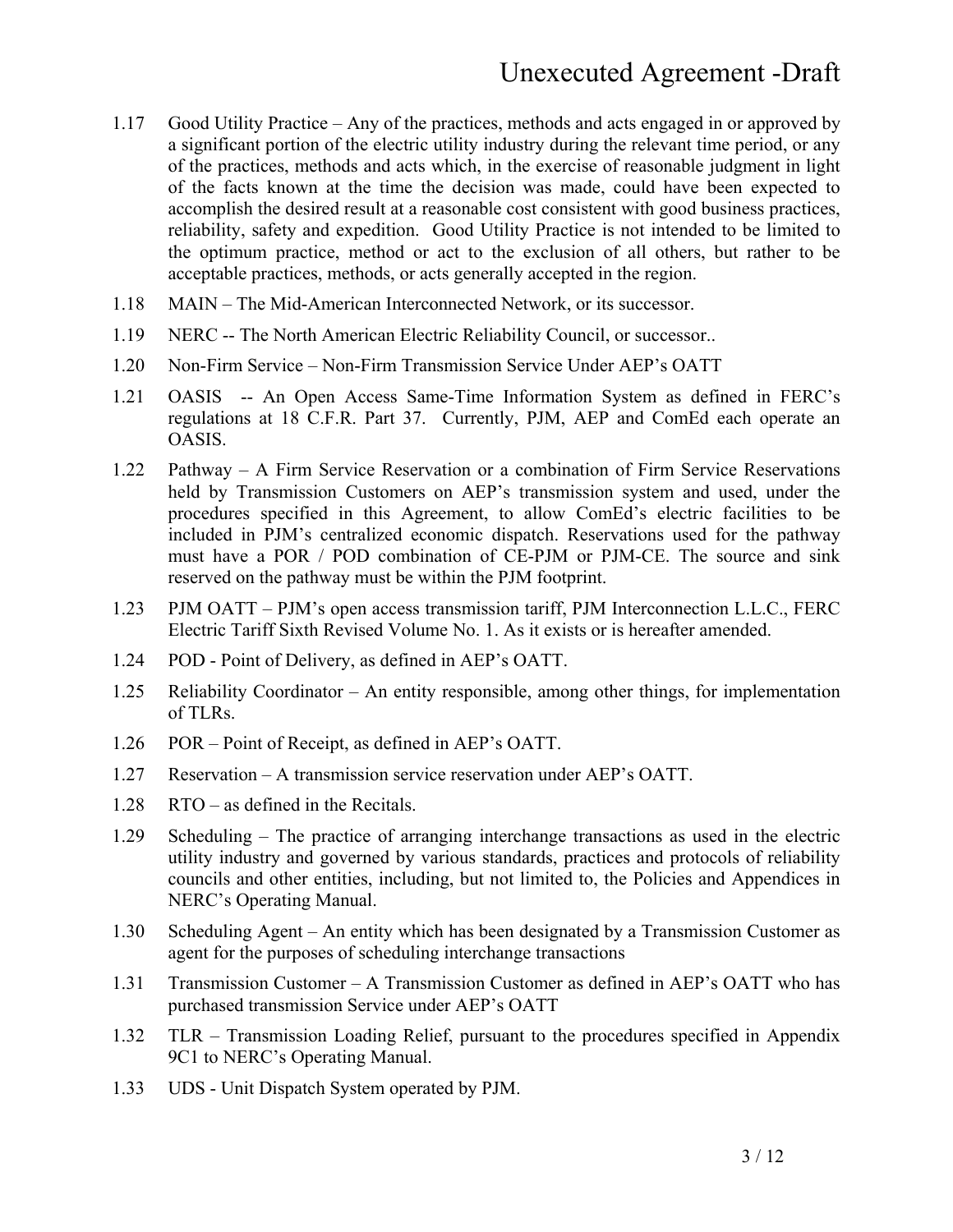#### **ARTICLE TWO – TERM AND TERMINATION**

- 2.1 This Agreement shall become effective when PJM notifies AEP at least 30 days prior to the date that the integration of ComEd into PJM's economic dispatch will commence, and shall end when transmission service on AEP's transmission system is provided by PJM under the PJM OATT or when this Agreement is terminated pursuant to Sections 2.2 or 2.3 subject to approval by FERC.
- 2.2 Either Party shall have the right to terminate this Agreement if the other Party commits a material breach of this Agreement, and the non-performing Party fails to cure such breach within thirty (30) days after being given notice by the non-breaching Party of the nature of the breach, unless such termination is waived by the non-breaching Party, subject to approval of such termination by FERC.
- 2.3 This Agreement may be terminated by mutual agreement, subject to approval of such termination by FERC.

#### **ARTICLE THREE – ASSIGNMENT OF RIGHTS TO SERVICE TO PJM**

- 3.1 In accordance with section 23 of AEP's OATT and AEP's existing practices and procedures thereunder, Transmission Customers may assign to PJM all or part of their rights to Firm Transmission Service for PJM's use in connection with the Pathway. To be assigned to the Pathway, a Reservation must be for Firm Service in an increment of one month or greater, and must be a Confirmed Reservation with a POR/POD pair of CE-PJM or PJM-CE. Confirmation of the Reservation must have been made on AEP's OASIS, or an OASIS site as authorized and designated by AEP. A Transmission Customer may assign all or a part of the capacity of a Reservation qualifying under this section for scheduling on Pathway by PJM, as Scheduling Agent. As provided in the AEP OATT, the assigning Transmission Customer shall remain liable for all financial and other Transmission Customer obligations under the OATT with respect to such Reservation.
- 3.2 A Transmission Customer shall assign Transmission Service to the Pathway on the AEP OASIS by selecting Resale Type under the "Submit Request" option, referencing the assigning customer's OASIS assignment reference number, the amount of transmission capacity to be allocated to the Pathway, the duration of the assignment, and an indication that the service is being assigned to PJM's use for the Pathway consistent with this Agreement and the approved provisions of the PJM OATT. The Transmission Customer must submit the required information on the AEP OASIS, at least 24 hours prior to the first day of the beginning of the month that scheduling is to commence. AEP shall post notice on its OASIS of the specific procedures, consistent with the procedures set forth in this Agreement, to be used by Transmission Customers to assign all or part of their rights to Transmission service to the Pathway. Once a Reservation has been assigned to the Pathway, the assigning Transmission Customer may not resell the service to any other party or redirect the service to any other POR or POD. Transmission service allocated to the Pathway may only be scheduled by PJM as detailed in Article Four.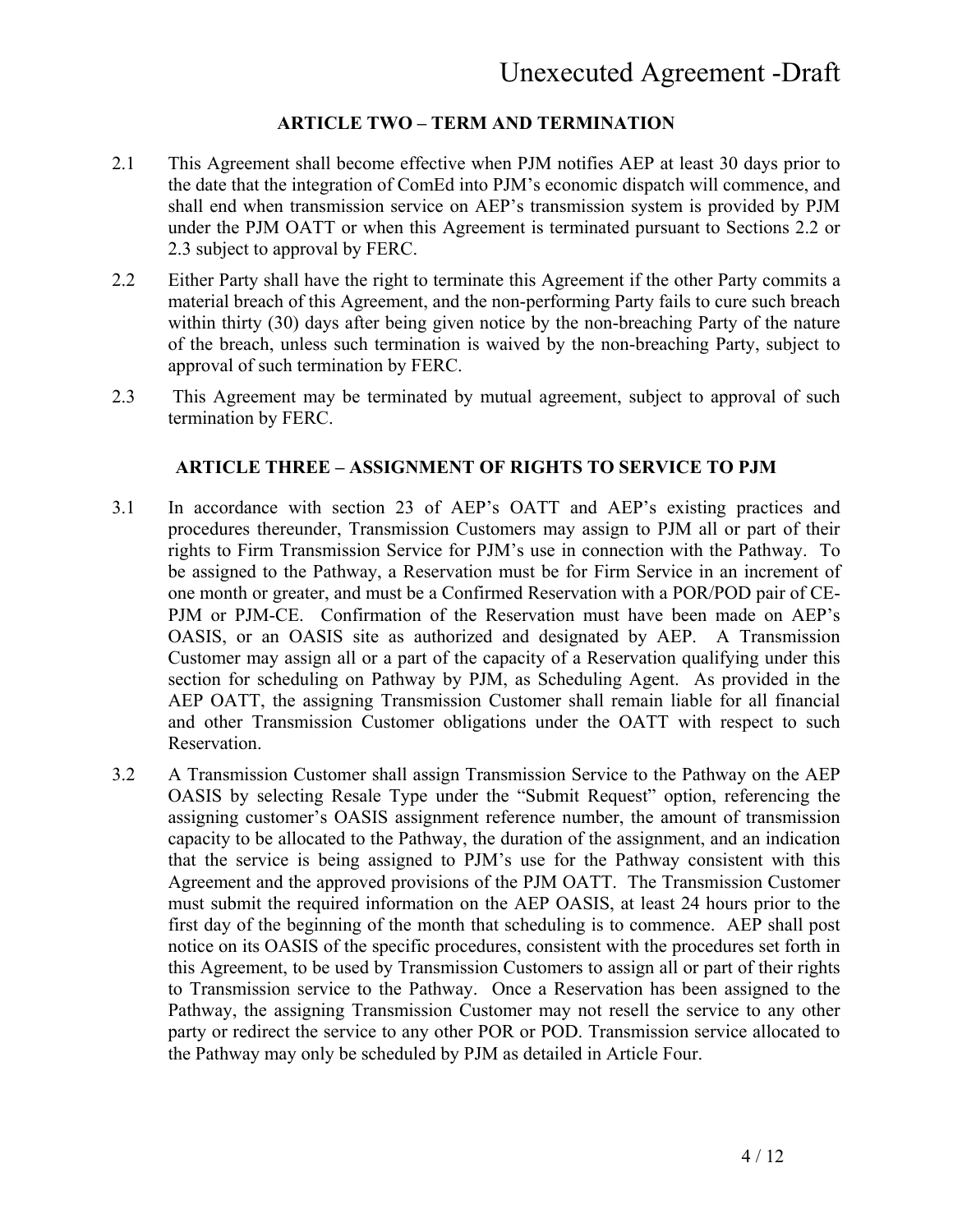#### **ARTICLE FOUR—USE OF THE PATHWAY**

- 4.1 PJM may, during the term of this Agreement, and pursuant to the provisions hereof, use the Pathway Dynamic Schedule to integrate ComEd into PJM's centralized economic dispatch process using the scheduling arrangements described in this Agreement.
- 4.2 PJM shall use Good Utility Practices to insure that Pathway Dynamic Schedule energy transfers that it schedules using the Pathway do not exceed the sum of the capacity Reservations included in the Pathway. If the instantaneous value exceeds the confirmed reserved capacity, PJM will take immediate action to reduce energy transfers to the assigned capacity. If such action is not taken, AEP may assess a charge for unauthorized use of Transmission Service equal to twice the Daily rate for firm transmission service multiplied by the maximum excess energy flow in any hour of any day. The total of any and all charges for unauthorized use of transmission resulting from excess flows on the Pathway will be limited in any month to a charge of twice the rate for monthly transmission service multiplied by the highest of all such excess flows determined on an hourly integrated basis.
- 4.3 PJM, acting as AEP's Reliability Coordinator, will appropriately constrain or reduce energy transfers on the Pathway as directed by the NERC interchange distribution calculator (IDC) in the event that PJM determines that a TLR is needed on AEP or other transmission system flowgates consistent with the AEP OATT and NERC Policy, as outlined in Appendix A. In the event PJM does not serve as AEP's Reliability Coordinator at any time during the term of this Agreement, AEP will cause its Reliability Coordinator to coordinate with PJM as necessary to implement the requirements of this Section and PJM will coordinate with such Reliability Coordinator.
- 4.4 Only PJM will be authorized to schedule interchange transactions and issue e-tags for transfers over the Pathway. In real-time, interchange transactions over the Pathway Dynamic Schedule will be accomplished through the scheduling procedures described in this Agreement. PJM will submit e-tags in accordance with NERC policy to provide forecasted schedules for purposes of operational planning and for use in the NERC IDC. PJM will provide every 5 seconds the instantaneous MW values for PJM to AEP transfers and the instantaneous MW values for CE to AEP transfers. All communication should use an agreed upon real time communication protocol. It is PJM's responsibility to assure the validity of the data. PJM and AEP will develop a method for determining any communication loss or interruption. In the event of a communication loss or interruption, the parties will revert to the current forecasted schedule. In accordance with NERC policy, PJM shall issue an updated tag in the forecasted schedule if the instantaneous value differs by more than 25%, subject to existing confirmed Pathway reservation amounts and NERC IDC directives; provided, however, that nothing herein shall prevent PJM from issuing an updated tag on a more frequent basis.
- 4.5 PJM will provide AEP with four signals for the Dynamic Scheduling process: two ComEd to PJM signals via AEP, and two PJM to ComEd signals via AEP. Two signals are required for each path to account for the schedule and the in-kind transmission loss replacement quantities. The Dynamic Schedule will be unidirectional on an instantaneous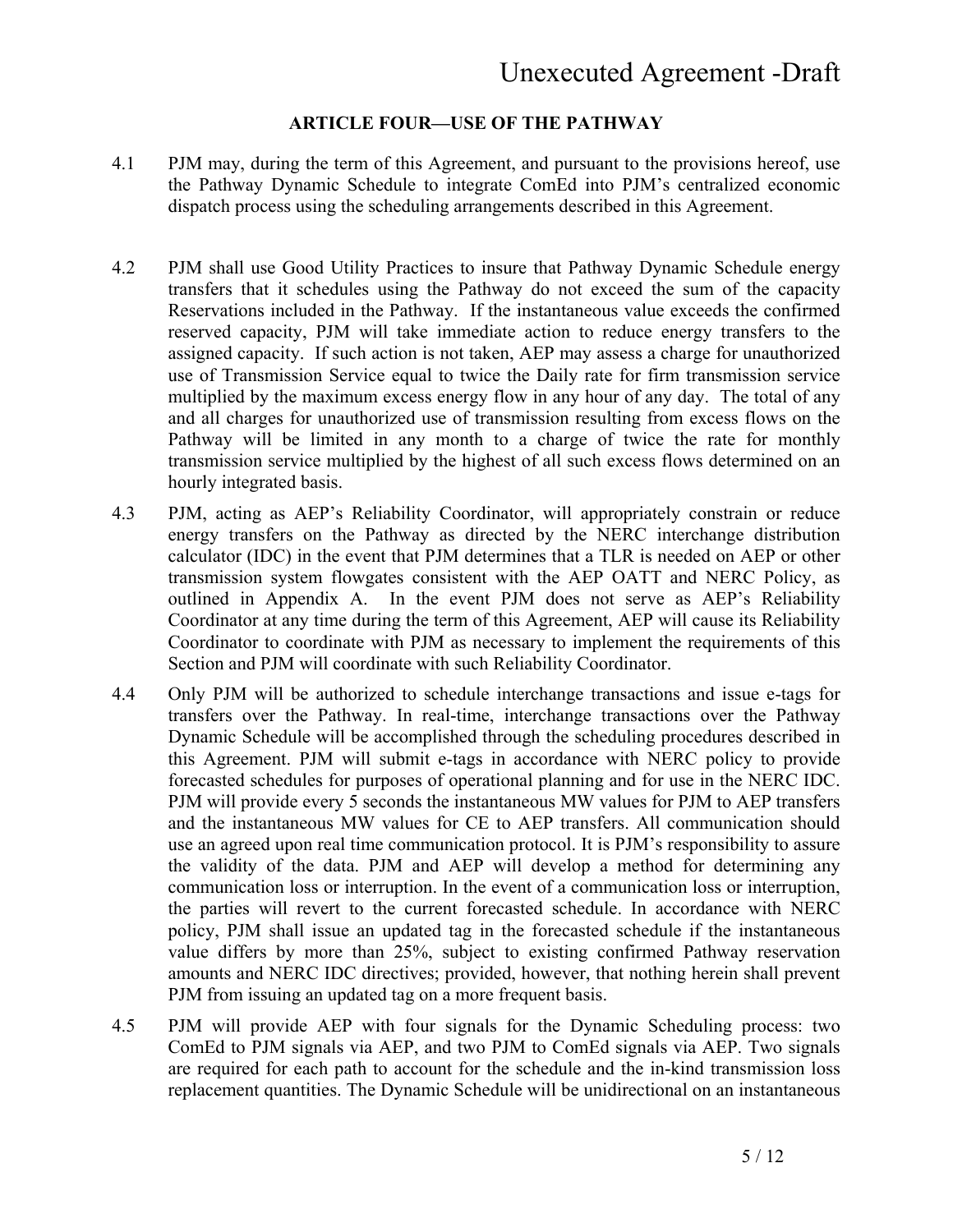basis, i.e., if flow is scheduled in the PJM to ComEd direction there will be zero flow scheduled in the ComEd to PJM direction, and vice versa. PJM will determine and send to AEP the corresponding delivered/received values for each direction. The MWs received by AEP will exceed the MWs delivered by AEP by the transmission loss amount determined under section 4.7 of this Agreement.

- 4.6 The PJM Control Area is located to the east of the AEP Control Area, and the ComEd Control Area is located to the west of the AEP Control Area. Energy transfers using the Pathway will be treated as transfers from the ComEd Control Area through the AEP Control Area to the PJM Control Area, or from the PJM Control Area through the AEP Control Area to the ComEd Control Area. All such transfers shall be made in accordance with applicable Reliability Council and NERC guidelines for Control Area operation. Whether or not the Control Area configuration is changed after the effective date of this Agreement, all energy transfers using the Pathway shall involve scheduling the same amount of energy both into and out of the AEP Control Area, adjusted for losses calculated under Section 4.7. The method of operation described in this Section is intended to ensure, and should ensure, that generators in the AEP Control Area will be unaffected by the transfers.
- 4.7 Transmission Service assigned to the Pathway shall remain subject to the requirement in AEP's OATT to replace real power losses. Consistent with the AEP OATT, losses for interchange transactions using the Pathway will be provided in kind in real-time at the AEP Loss Rate. AEP's existing formula to calculate adequate loss supply, to be applied to calculate in-kind loss obligations for the Pathway, is:

#### **[(MW delivered at POD) / (1- AEP Loss Rate)] X (AEP Loss Rate) = (MW of Loss Supply Required)**

Consistent with AEP's current practice if PJM provides less than the amount of losses required, AEP will bill PJM for the shortage at the highest daily loss rate posted for that day.

- 4.8 This Agreement does not provide for the reservation or sale of Transmission Service on AEP's transmission system. Any such service used in connection with this Agreement shall be arranged and purchased under the terms of AEP OATT.
- 4.9 This Agreement does not provide for the provision by AEP of any Ancillary Service. Since use of the Pathway as provided hereunder is intended to be for transactions in which the POR and POD are outside of AEP's Control Area, such transactions are not expected to need any Ancillary Services other than those provided in Schedules 1 and 2 of AEP's OATT, which shall continue to apply to Transmission Service Reservations assigned to the Pathway, and the costs of which shall continue to be borne by the assigning Transmission Customer.
- 4.10 PJM will respect AEP's flow-gate limits and will hold or decrease the Pathway during a TLR event in accordance with procedures under Policy 9 of the NERC Operating Manual.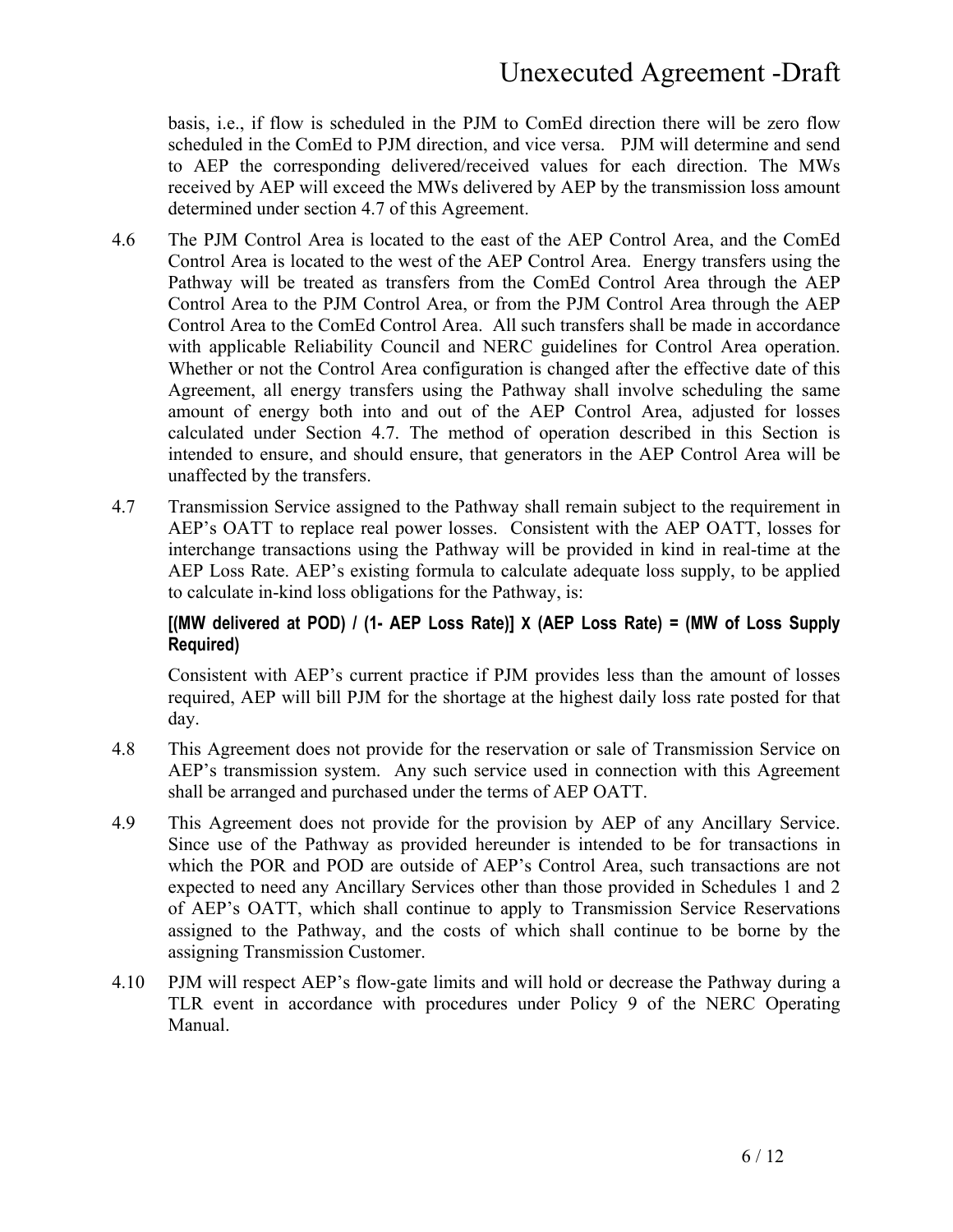#### **ARTICLE FIVE – COSTS**

- 5.1 AEP has provided PJM a binding estimate for the out of pocket costs and fully burdened labor costs associated with this Agreement. PJM shall reimburse AEP for all such costs incurred by AEP to implement the method of operation provided in this Agreement; provided that PJM shall not be required to make any payment to AEP in excess of the binding estimate.
- 5.2 AEP will bill PJM monthly for the implementation costs incurred under Section 5.1. AEP shall submit invoice(s) to PJM in the amount of such costs, in reasonable detail, to the following address, or such other address as PJM may provide from time to time:

#### **PJM Interconnection, L.L.C.**

#### **Attention: Accounts Receivable**

**P.O. Box 1525** 

#### **Southeastern, Pennsylvania 19399-1525**

The invoice(s) for the service performed shall be due and payable by PJM within thirty (30) days of the date the invoice is received. Payment should be sent to the following address, or such other address as AEP may provide from time to time:

# **American Electric Power Service Corporation 1 Riverside Plaza, 4thfl, Transmission Operations Columbus, OH 43215**

5.3 If payment is not received within thirty (30) days, PJM shall be subject to a late fee of one and one half percent (1.5%) per month on the amount of the past due balances.

#### ARTICLE SIX – REGULATORY AUTHORITIES

6.1 This Agreement is made subject to the jurisdiction of the FERC. AEP shall file the Agreement with the FERC. In the event that the FERC refuses to accept or approve this Agreement in whole or in part, or imposes any condition upon, or change to, this Agreement adverse to either party, in the sole judgment of that party, then the adversely affected party shall provide written notice to the other party, and the parties shall negotiate in good faith to attempt to arrive at an acceptable substitute Agreement within thirty days from the date of such notice. If the parties, despite such good faith negotiation are unable to arrive at a substitute Agreement within such thirty- day period, or any extension thereof mutually agreed to by the parties, then the Agreement shall terminate upon the expiration of such thirty- day period or mutually agreed-upon extension.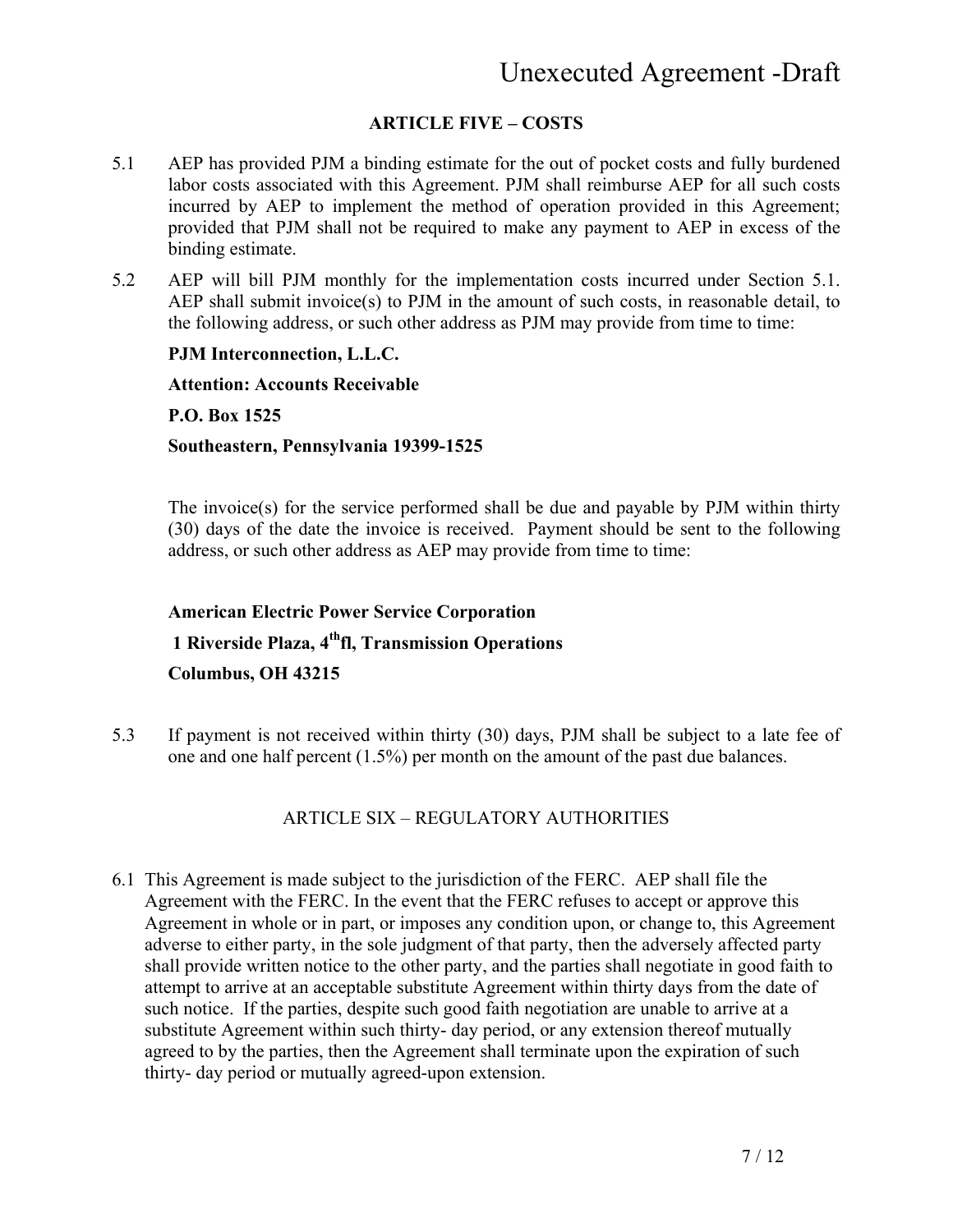6.2 Nothing in this Agreement shall be construed as affecting, in any way, the right of a Party to unilaterally file with the FERC for a change in the Agreement under Section 205 or 206 of the Federal Power Act and regulations promulgated thereunder.

#### **ARTICLE SEVEN – GENERAL PROVISIONS**

- 7.1 In no event shall either Party's aggregate liability to the other (whether in contract, tort, negligence, strict liability, by statute or otherwise) exceed the amounts actually paid to AEP pursuant to this Agreement. In no event shall either Party be liable to the other for the payment of any consequential, indirect or special damages, including lost profits.
- 7.2 Each Party reserves the right to audit records necessary to permit evaluation and verification of claims submitted, and the other Party's compliance with this Agreement. The Parties shall retain for a period of three years following final payment all information and records relating to the performance of this Agreement. Either Party may examine and copy such information and records at the other Party's premises during regular business hours and upon advance notice given no less than 15 calendar days prior to such examination.
- 7.3 If any provision of this Agreement shall be held to be illegal, invalid or unenforceable, such provision shall be enforced to the maximum extent possible so as to affect the intent of the Parties, and the validity, legality and enforceability of the remaining provisions of this Agreement shall not in any way be affected or impaired thereby.
- 7.4 Neither Party may assign this Agreement or its rights hereunder without the prior written consent of the other Party except that no such approval is required as to a successor in the operation of the AEP System's East Zone Transmission Facilities by reason of a merger, consolidation, reorganization, sale, spin-off, or foreclosure, as a result of which substantially all such transmission facilities are acquired by such successor.
- 7.5 This Agreement shall be governed by and construed in accordance with the laws of the State of Ohio.
- 7.6 This Agreement constitutes the entire agreement of the Parties with respect to the subject matter. Amendments to this Agreement must be in writing and signed by both Parties.
- 7.7 Any notice required or authorized by this Agreement to be given by one Party to the other Party shall be in writing. It shall either be personally delivered, transmitted by telecopy or facsimile equipment (with receipt verbally and electronically confirmed), sent by overnight courier or mailed, postage prepaid, to the other Party at the address designated below. A Party may change its designated address upon written notice to the other Party. Any such notice, demand or request so delivered or mailed shall be deemed to be given when so delivered or three (3) days after mailed. Notices shall be addressed to:

American Electric Power Service Corporation

1 Riverside Plaza

Columbus, Ohio 43215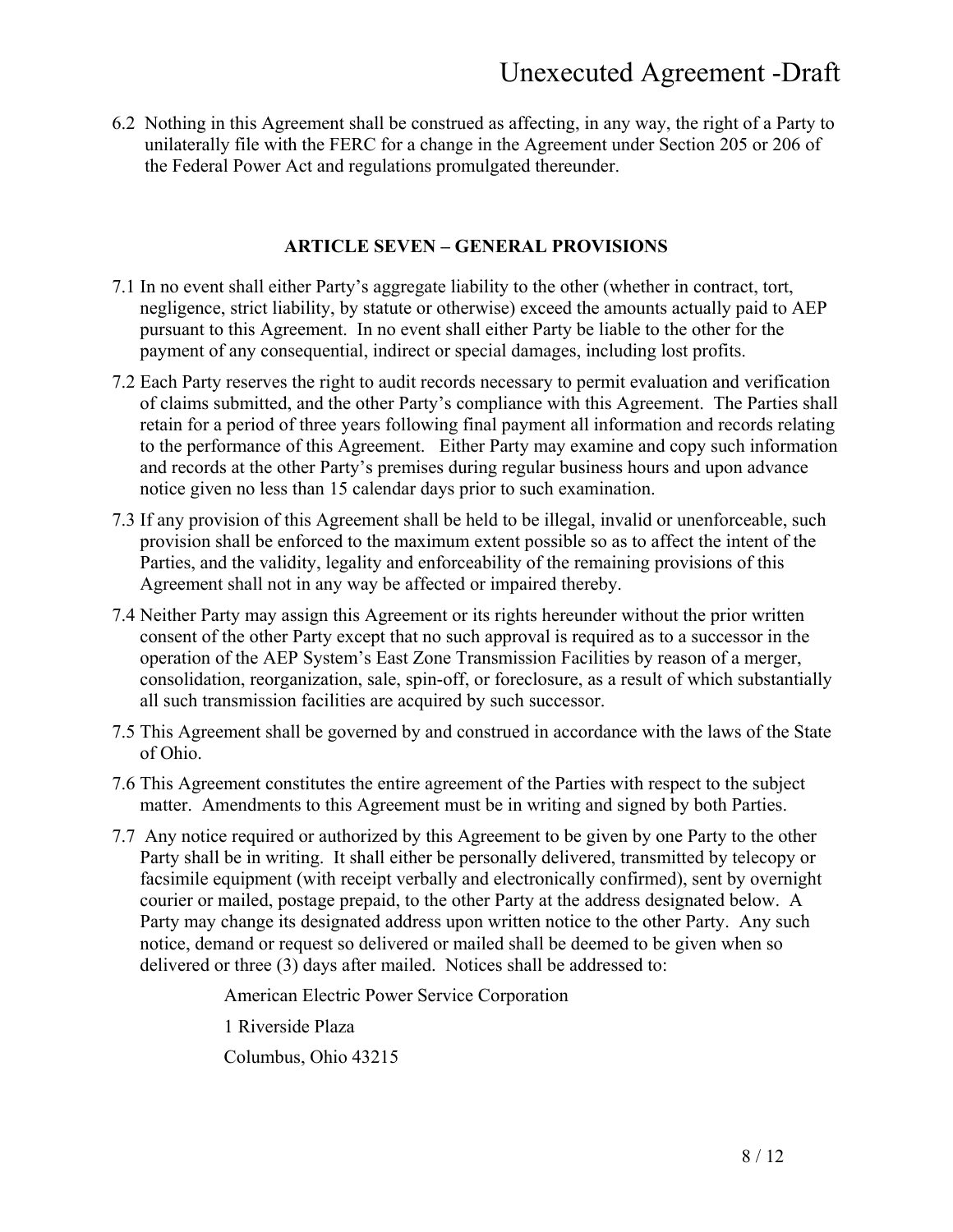PJM 955 Jefferson Avenue Valley Forge Corporate Center Norristown, Pennsylvania 19403

7.8 This Agreement may be executed in any number of counterparts, each of which shall be deemed to be an original, but all of which together shall constitute one and the same instrument.

**IN WITNESS WHEREOF,** the Parties have executed this Agreement as of the latter day and year written below.

**ACCEPTED AND AGREED TO** 

**THIS DAY OF [Month], 2003** 

**American Electric Power Service Corporation** 

**BY:** 

| <b>NAME:</b>  |  |
|---------------|--|
| <b>TITLE:</b> |  |

#### **ACCEPTED AND AGREED TO**

**THIS DAY OF [Month], 2003** 

**PJM Interconnection, L.L.C.** 

**BY:** 

| <b>NAME:</b> |  |  |
|--------------|--|--|
| TITLE:       |  |  |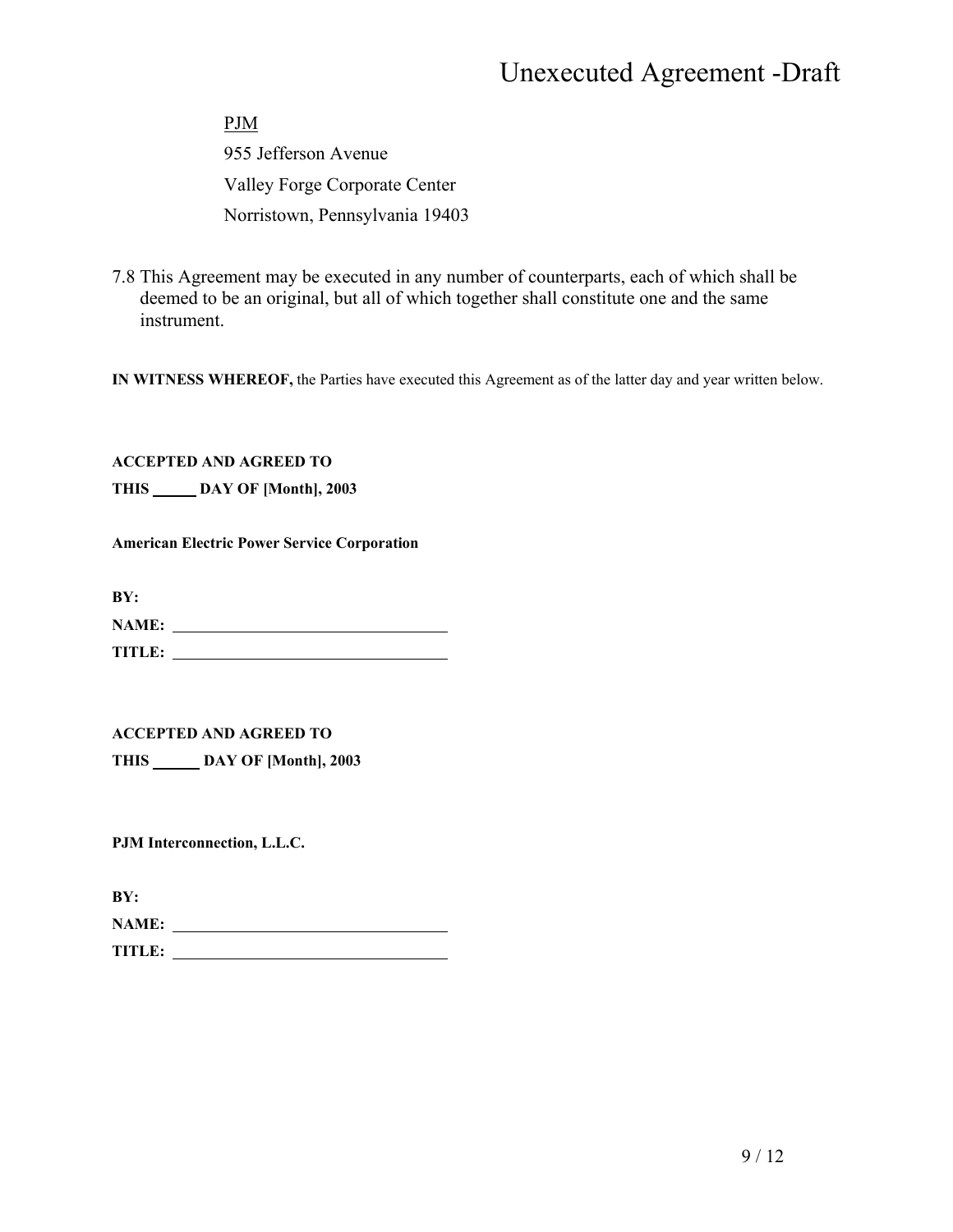### **Appendix A**

## **Pathway Operations During a TLR**

The business rules for how the differing TLR levels will impact the Pathway are listed below.

### **1. All TLR Levels**

At TLR level 1 or higher, PJM will limit increases of the Pathway Tag on each quarter hour to:

• 200 MW or 25% of the Pathway limit (the total capacity of service allocated to the Pathway), whichever is less.

if and only if:

- The Pathway schedule is in the direction of the constrained flow gate (it "harms" the constraint.)
- The Pathway schedule harms the constraint by five percent  $(5\%)$  or more.

At TLR level 1 or higher, PJM will limit decreases of the Pathway Tag on each quarter hour to:

• 200 MW or 25% of the Pathway limit (the total capacity of service allocated to the Pathway), whichever is less.

if and only if:

- The Pathway schedule is in the opposite direction of the constrained flow gate (it provides relief to the constraint.)
- The Pathway schedule impacts the constrained flow gate by five percent  $(5\%)$  or more.

## **2. TLR Level 1 – TLR Level 2 (Levels 1, 2)**

At TLR level 1 or higher, PJM will limit increases of the Pathway Tag on each quarter hour to:

• 200 MW or 25% of the Pathway limit (the total capacity of service allocated to the Pathway), whichever is less.

if and only if:

• The Pathway schedule is in the direction of the constrained flow gate (it "harms" the constraint.)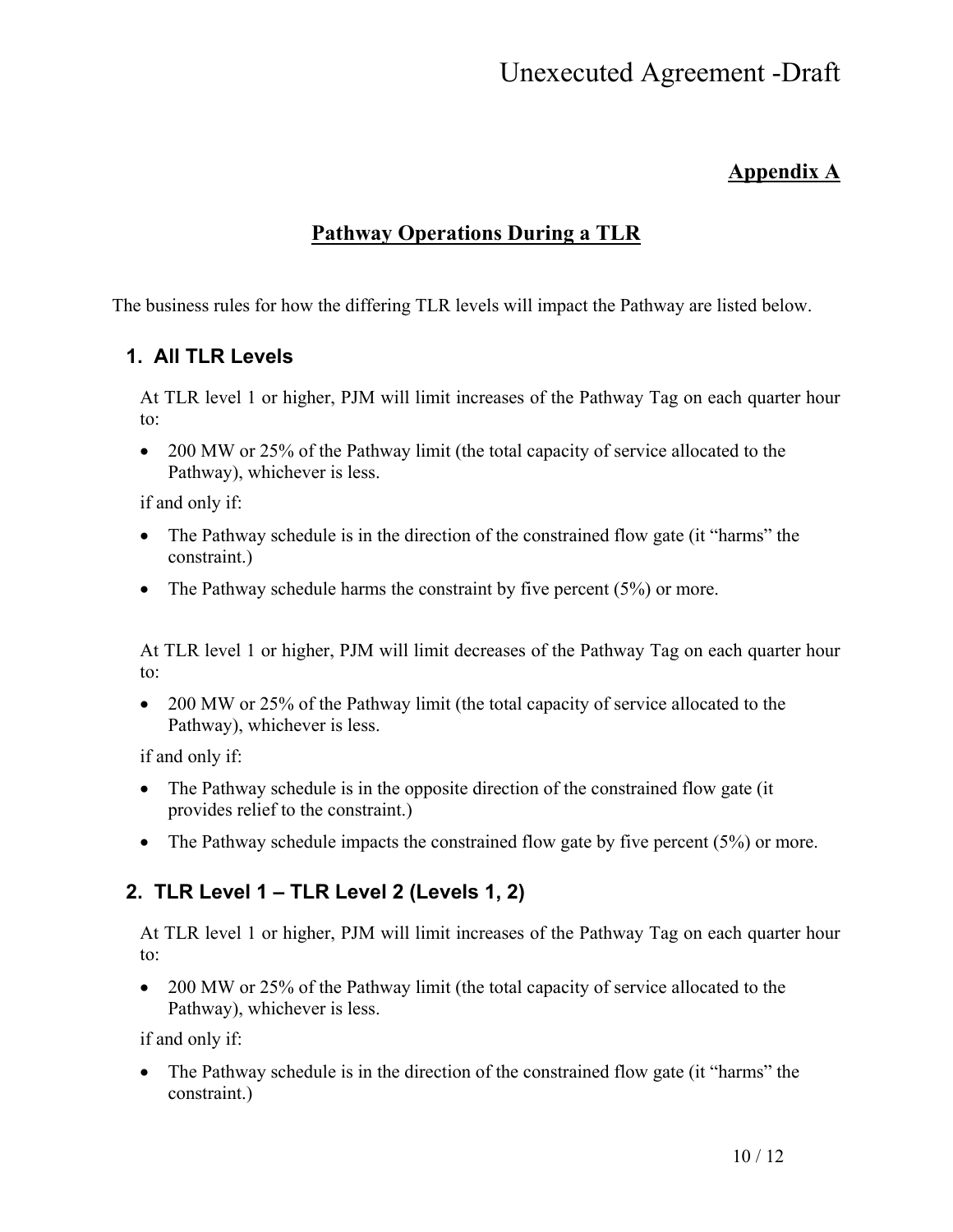• The Pathway schedule harms the constraint by five percent  $(5\%)$  or more.

At TLR level 1 or higher, PJM will limit decreases of the Pathway Tag on each quarter hour to:

• 200 MW or 25% of the Pathway limit (the total capacity of service allocated to the Pathway), whichever is less.

if and only if:

- The Pathway schedule is in the opposite direction of the constrained flow gate (it) provides relief to the constraint.)
- The Pathway schedule impacts the constrained flow gate by five percent  $(5%)$  or more.

For TLR levels 1 and 2, Pathway change limits will be updated on the NERC Tag the first quarter hour starting 25 minutes after the TLR notification. This is due to the existing NERC Tag timing requirements for a PSE adjust (this is not technically a TLR curtailment but a voluntary schedule change).

25% of the Pathway limit is 25% of the capacity allocated to the Pathway, not 25% of the energy currently scheduled on the Pathway. If the Pathway allocation is 500 MW and the Pathway is currently dispatched to 100 MW, the 25% change limit is 125 (25% of 500), not 25 (25% of 100).

### **3. TLR Level 3a - Reallocation**

For TLR 3a, changes to the Pathway Tag submitted after 35 minutes to the hour for which the TLR is called will be considered "Late and on Hold" and will be handled just as is done today with a late FIRM tag on hold.

TLR 1 and 2 rules apply and are augmented by the TLR 3a rules. For TLR level 3a, tag updates submitted after the NERC deadline (35 minutes to the hour) will be "Late and on Hold" per NERC Policy 9.

All requested increases are subject to the TLR 1 change limit (25% of allocated service or 200 MW).

### **4. TLR Level 3b – TLR Level 5b (Levels 3b, 4, 5a, 5b)**

During TLR 3b or higher, the value of the Pathway Tag is capped at the currently approved value (from the last approved tag update).